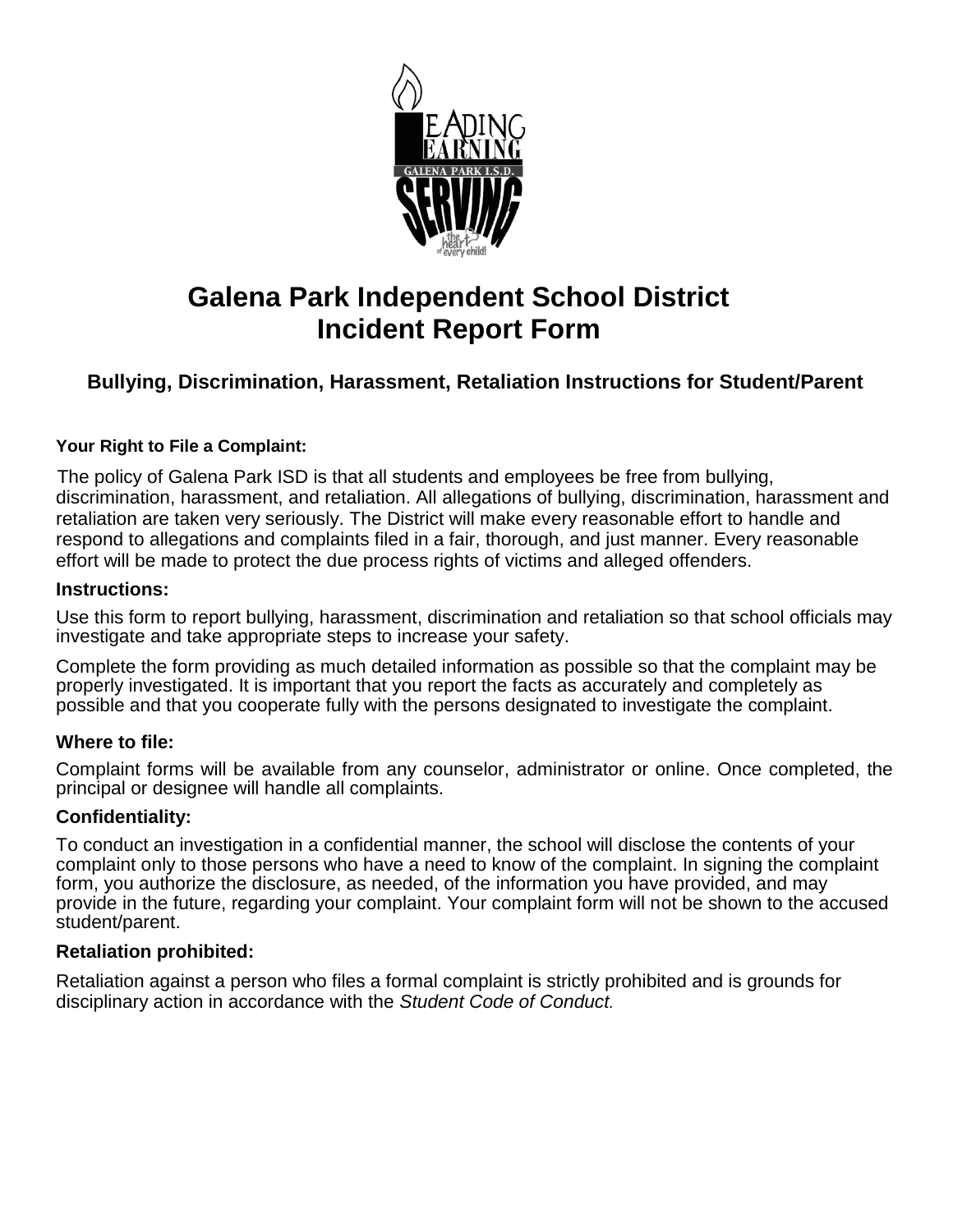## **Galena Park Independent School District Incident Report Form**

**Bullying, Discrimination, Harassment, Retaliation** 

|                                                                                     |                                                                          | Grade: Care and Care and Care and Care and Care and Care and Care and Care and Care and Care and Care and Care and Care and Care and Care and Care and Care and Care and Care and Care and Care and Care and Care and Care and       |  |  |  |  |
|-------------------------------------------------------------------------------------|--------------------------------------------------------------------------|--------------------------------------------------------------------------------------------------------------------------------------------------------------------------------------------------------------------------------------|--|--|--|--|
|                                                                                     |                                                                          | School: <u>Andreas Andreas Andreas Andreas Andreas Andreas Andreas Andreas Andreas Andreas Andreas Andreas Andreas Andreas Andreas Andreas Andreas Andreas Andreas Andreas Andreas Andreas Andreas Andreas Andreas Andreas Andre</u> |  |  |  |  |
| Please answer the following questions about the incident that prompted this report: |                                                                          |                                                                                                                                                                                                                                      |  |  |  |  |
|                                                                                     |                                                                          | • List the name(s) of the student(s) accused of bullying, discrimination, harassment, or retaliation:                                                                                                                                |  |  |  |  |
|                                                                                     | . Relationship between you and the accused student:                      |                                                                                                                                                                                                                                      |  |  |  |  |
| • Describe the incident:                                                            |                                                                          |                                                                                                                                                                                                                                      |  |  |  |  |
| • Where and when did it happen?                                                     |                                                                          |                                                                                                                                                                                                                                      |  |  |  |  |
|                                                                                     |                                                                          | • Were there any witnesses? $\blacksquare$ Yes $\blacksquare$ No If yes, please provide the names of the witnesses                                                                                                                   |  |  |  |  |
|                                                                                     |                                                                          | • Have there been any previous incidents involving the accused student? $\blacksquare$ Yes $\blacksquare$ No If yes, please explain:                                                                                                 |  |  |  |  |
|                                                                                     | • Other information, including previous incidents or threats:            |                                                                                                                                                                                                                                      |  |  |  |  |
|                                                                                     | • Student or parent declines to complete this form                       | <b>Initial</b><br>Date                                                                                                                                                                                                               |  |  |  |  |
|                                                                                     | provide only as necessary in pursuing the investigation of my complaint. | I certify that all statements made in the complaint are true and complete. I understand that any intentional<br>misstatement of fact may subject me to school discipline. I authorize school officials to disclose the information I |  |  |  |  |
|                                                                                     |                                                                          |                                                                                                                                                                                                                                      |  |  |  |  |
|                                                                                     |                                                                          |                                                                                                                                                                                                                                      |  |  |  |  |
|                                                                                     |                                                                          |                                                                                                                                                                                                                                      |  |  |  |  |
|                                                                                     |                                                                          |                                                                                                                                                                                                                                      |  |  |  |  |